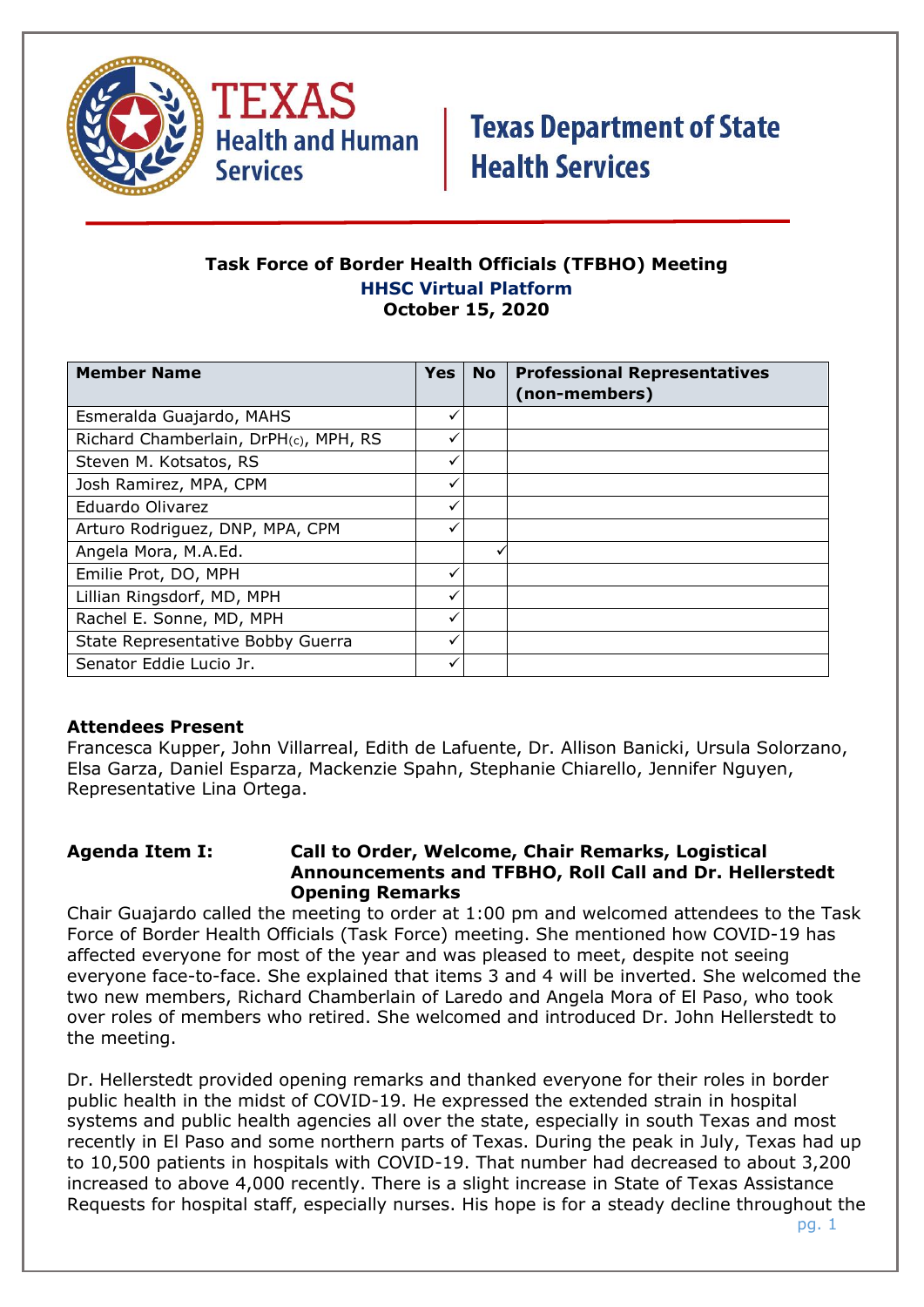

state, including the border region. He also remarked that the key to continued decline is prevention. He encouraged mask-wearing and social distancing, which decreased the proliferation of COVID-19.

He also mentioned the future availability of the vaccine and the COVID-19 Expert Advisory Panel that will advise him on priorities, including health-care workers and first responders. He also expressed social and community determinants of health and disparities in some border communities as well as in other parts of the state. He expressed how proud he was of the local, regional and state health departments collaborations and response efforts to combat COVID-19.

Chair Guajardo thanked Dr. Hellerstedt and expressed her thanks to everyone's joint efforts and transparency.

Representative Guerra echoed Chair Guajardo's words and thanked Dr. Hellerstedt. He expressed concerned with mixed messages at the federal level. Dr. Hellerstedt thanked Representative Guerra and mentioned that 75 percent of people were in favor of wearing masks and the prevention of COVID-19.

Chair Guajardo welcomed Senator Eddie Lucio to the call. Senator Lucio thanked Dr. Hellerstedt and agreed with him in stating how favorable the response in Texas has been. He thanked the Task Force of Border Health Officials (TFBHO) members for their work and leadership and Representative Guerra agreed and thanked members for their work.

Chair Guajardo introduced Ms. Francesca Kupper, facilitator of the meeting. She read open meeting and virtual platform guidelines. She completed the roll call to confirm a quorum. Chair Guajardo asked for HHSC/DSHS staff to introduce themselves and any others that also joined the virtual meeting.

#### **Agenda Item II: Table Approval of February 20, 2020 Meeting Minutes for October 30 Meeting**

Chair Guajardo announced that the February 20 Meeting Minutes would be tabled for the next meeting on October 30.

## **Agenda Item IV: (Inverted Order of agenda items 3 & 4 of posted agenda) Review and discuss Vision, Mission, SB 1680 Mandates**

Chair Guajardo started agenda item IV by granting Senator Lucio time to expand on the creation of SB 1680 and the TFBHO. Chair Guajardo thanked Senator Lucio and his staff and praised him for the creation of the TFBHO and the opportunity to serve. Senator Lucio thanked Chair Guajardo and stated how critical future recommendations will be.

Chair Guajardo continued by reading the Mission, Vision, mandates and factors of the TFBHO. She opened the discussion and asked members to share their views, especially for new members.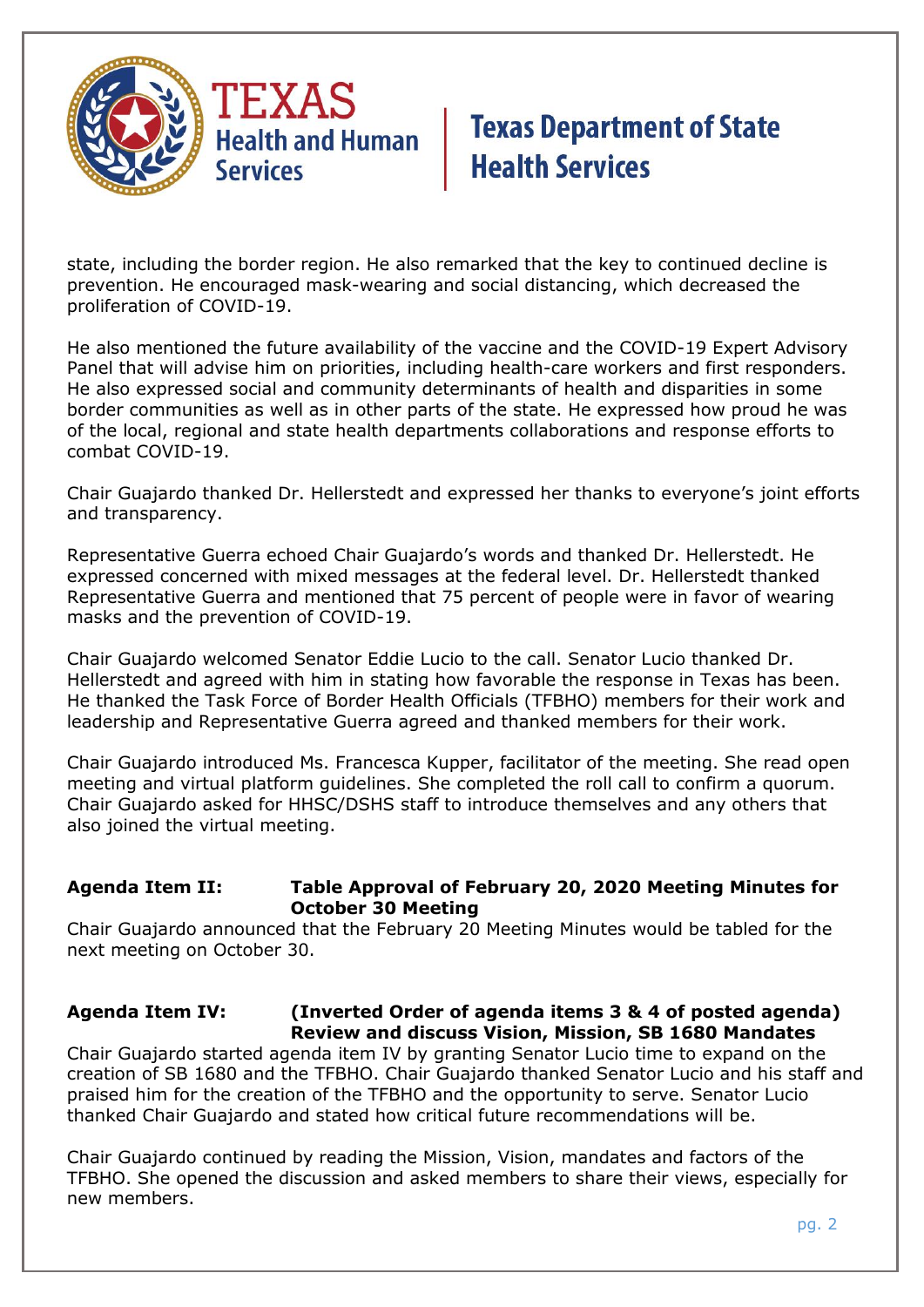

Mr. Ramirez and Mr. Chamberlain agreed that the current priorities set by the TFBHO were still pertinent. Mr. Esparza reminded members that the statute was written so that it allowed flexibility in terms of community needs such as "communicable diseases," which allows for expansion of current issues.

Chair Guajardo asked Mr. Villarreal to explain the status of the Recommendations Report and future meeting dates. He explained the TFBHO, along with other committees, was granted a waiver with options for future meetings and at least six-month extension of the Recommendations Report that is statutorily-mandated to be submitted on November 1. The option given by the Governor's Office was to meet at least four times before the end of the year was chosen. Mr. Villarreal stated that today's meeting, followed by October 30, November 18 and December 10 fulfilled the TFBHO obligation to meet four times in 2020 instead of meeting quarterly due to COVID-19. He explained that a hard dead-line for the Recommendations Report hadn't been detailed but that he'd check with Governmental Affairs to ensure the TFBHO was on the right track, according to the granted waiver and the extension request.

Ms. Kupper announced that Mr. Eddie Olivarez had joined the meeting.

Chair Guajardo asked if any members had anything to add to agenda item IV.

Mr. Esparza reminded members that if pressing issues, findings, recommendations or solutions to share them with him to ensure they are communicated in timely manner before session begins.

For Mr. Chamberlain's benefit as a new member, Dr. Prot also expressed how the priorities were set up and how subcommittees were formed. She mentioned how data-driven recommendations aid in the production of recommendations.

Chair Guajardo thanked members and reminded them to utilize the reports and other data that exists on the TFBHO web page on the DSHS web site.

Dr. Rodriguez announced that he was on the call and wanted to ask about lab capacity as part of border public health infrastructure. Chair Guajardo referenced that the lab capacity issue was being handled as an assessment and was definitely a huge part of infrastructure. Dr. Rodriguez expressed how important it was in terms of legislative action due to its existing need.

Mr. Olivarez shared that laboratory capacity assessment was an issue that existed prior to COVID-19, especially considering communicable diseases such as Zika, dengue fever and TB for example. Since COVID-19, he expressed the dire need for a lab and stated that the assessment should be completed. The assessment should now include the operational function of lab capacity when dealing with viral outbreaks, especially when considering higher levels of testing during a pandemic. Adequate and realistic laboratory capacity should be considered to improve border public health, including partnerships with regional health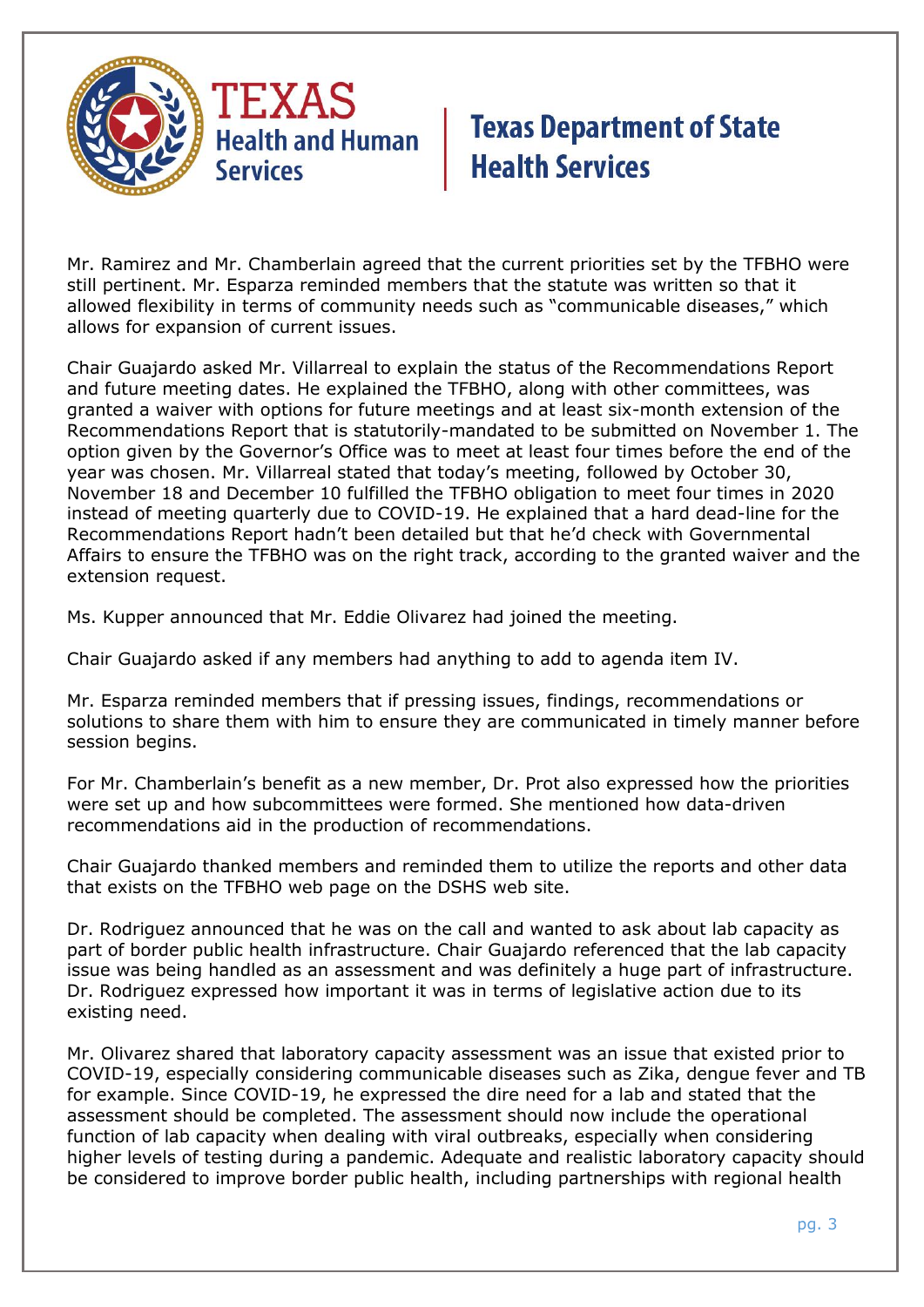

departments and other resources, since post COVID-19 action will change the way daily operations are handled.

Chair Guajardo thanked Mr. Olivarez and all members for their input. She agreed that a shift in action plans and recommendations will be crucial to how each priority is thought of and lead to sound recommendations to build upon.

Dr. Rodriguez also mentioned the importance of contact tracing, especially when thinking about the last experience with locally-acquired Zika. Contract tracers are needed boots on the ground and should be importantly considered when moving forward with recommendations and infrastructure.

Dr. Ringsdorf mentioned that while one of the factors reads "lack of health insurance" as a true issue that many must deal with it should add "and access" as many border residents may have health insurance but won't be able to find a doctor nearby so the lack of access to care is still a critical issue in border public health.

Chair Guajardo thanked all members for their continued dedication and shared that everything stated was on point to move forward with future recommendations.

## **Agenda Item III: Appointment of Vice-chair**

Chair Guajardo introduced Associate Commissioner, David Gruber of Regional and Local Health Operations at DSHS. He acknowledged Chair Guajardo's work. He also acknowledged Dr. Gonzalez' and Mr. Resendes' work as part of the TFBHO. He then announced Mr. Eduardo Olivarez as the new Vice-chair per Dr. Hellerstedt's approval and spoke of his background prior to leading the Hidalgo Health Department and an anchor of public health response.

Mr. Olivarez thanked everyone for the honor of Vice-chair. He thanks Mr. Gruber, Senator Lucio, Dr. Hellerstedt and expressed he was motivated to serve. Chair Guajardo thanked Mr. Olivarez for his experience and acts of servitude throughout the years and shared that she was looking forward to working with him.

## **Agenda Item V: Texas House Border Caucus**

Francesca Kupper announced that production staff were working on granting Representative Blanco access to the virtual meeting. She recommended moving on to agenda item VI and will let Chair Guajardo know when Representative Blanco has joined the call.

Representative Blanco joined the call and shared his remarks. He shared how the pandemic of COVID-19 has exposed our vulnerability to public health, the economy as well as health disparities among minorities and children of minorities. He expressed how COVID-19 is unrelenting and while we'd like to be done with it, it's not done with us. While many are citing fatigue, the public will suffer the consequences if they're not careful. He encouraged the TFBHO to continue to do their work on behalf of binational communities and to develop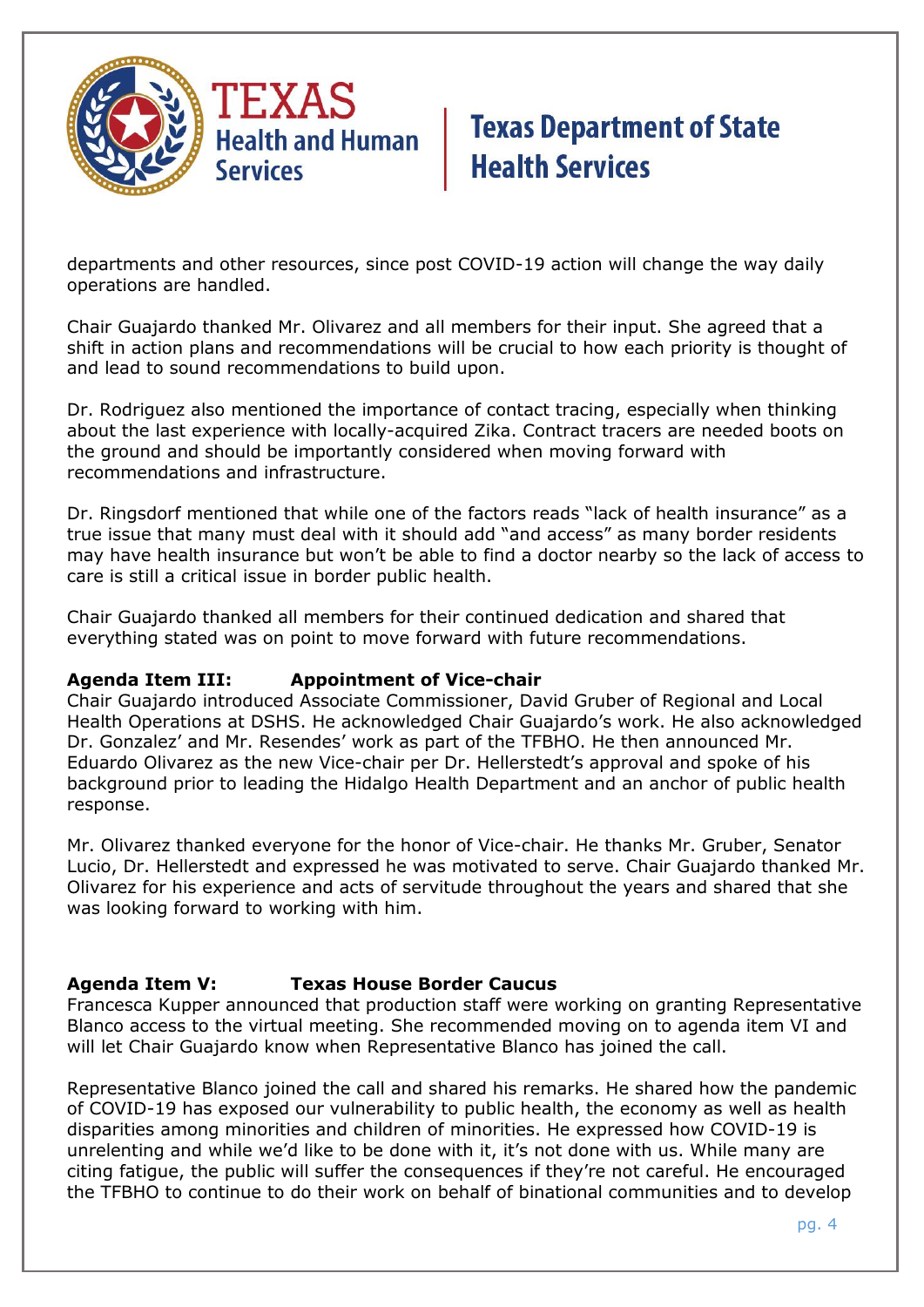

sound solutions and recommendations considering the increased risk that binational communities face because of unique challenges, including access to care. A coordinated cross-border strategy due to daily international migration to improve coordination with our sister cities to contain and mitigate the spread of COVID-19. He also suggested that a vaccine strategy to ensure border communities are covered. He thanked members for their service and for inviting him to the meeting and stated he looked forward to upcoming recommendations to address border communities and offered his assistance with the upcoming legislative session.

Chair Guajardo thanked Representative Blanco for his and other legislators time to address the TFBHO and appreciated the support from the top down and the work they do to move forward.

Representative Guerra thanked the members of the TFBHO for their work and announced his departure and made himself available for future border-related issues to move forward in a positive direction.

Chair Guajardo announced returning to agenda item VI and continued with the meeting.

## **Agenda Item VI: Discussion: COVID-19 Response in Relation to TFBHO subcommittee priorities**

Chair Guajardo opened the discussion about the COVID-19 Response and invited members to share their thoughts. She expressed that such a discussion would be critical to address lessons learned in relation to priorities and recommendations.

Eddie Olivarez expressed how COVID-19 has established a new normal in 2020 and the need to focus on improving public health needs of border communities and the vision of Senator Lucio had in developing the TFBHO. He encouraged to keep recommendations simple, structured and to stay focused on border public health goals that are attainable and impactful. He also spoke of a formal border health response component is critical besides continuing our effort to work as a team. He also referenced direct collaboration with hospital systems instead of relying solely on the Hospital Preparedness Programs to improve lab capacity and public health in south Texas and the entire border.

Chair Guajardo agreed and asked each local public health director to share what points they'd like to address.

Mr. Kotsatos shared that the city of McAllen completed more than 3,000 inspections and have continued to do a phenomenal job. Mr. Olivarez added that expanding the role of code enforcement and environmental health into public health would be very beneficial. Mr. Kotsatos agreed.

Mr. Chamberlain agreed with previous comments and expressed the critical issue of access to care. In Laredo, there are still limited resources with only two hospitals and healthcare professionals. So, public health infrastructure is of utmost importance, since there was a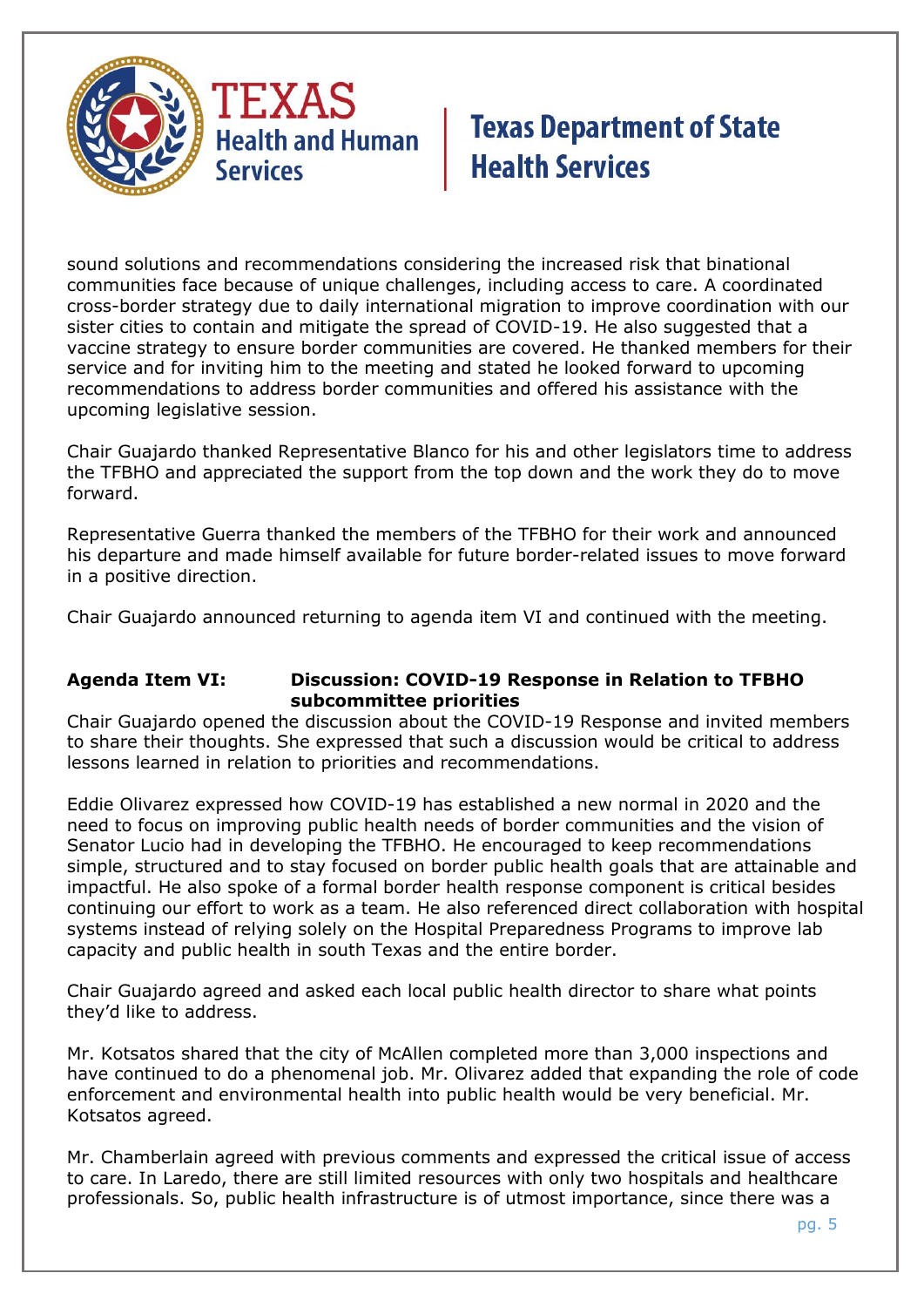

period during COVID-19 where there was a zero-bed capacity in the hospitals. Chronic and communicable disease issues must also be improved and the need for mental health professionals is also a public health priority in the area. Telehealth has been a great technological advancement that has helped, however, there are still many needs to improve access to care.

Dr. Sonne shared that El Paso has experienced a significant increase in COVID-19 cases in the last week or two. We've collaborated with the local health department to provide public health services. Combatting COVID-19 fatigue has really affected the community. In addition to mask-wearing and social distancing, cultural risk factors are also an issue needing improvement to mitigate the disease. There is still a lot of hugging and kissing going on that has greatly affected an increase in the number of cases, along with the lack of social distancing. Lastly, there are many multi-generational households in the community, which has also caused younger people to become infected. There doesn't seem to be an issue among schools, since most classes are in a virtual setting. The local health department has really worked hard to prevent the spread of COVID-19, so it's difficult to see the rise in cases because we see how hard they've worked. Public health seems to be very concentrated so the need to reach more rural locations is still needed. One thing we don't know is how the transnational relationship is impacting COVID-19 in our communities. Even with screenings at the border checkpoints, it's difficult to assess how that impacts either country, whether cases are incoming or outgoing in addition to the social interactions and how they may be contributing to the spread of the disease. Additionally, measurements and sampling are different in Mexico than it is here, which makes it difficult to assess fully.

Dr. Ringsdorf mentioned how this pandemic has highlighted health disparities and proved exactly what has been proven with other diseases. It's affecting minorities at a higher rate along the border, which is important for us to focus on. We've met with our Mexican counterparts in Coahuila and their epi curve is pretty much matching ours. Even though their testing is not quite as robust as ours (though it took us a long time), it was very interesting to see that the epi curves matched, even though there seemed to be a slight increase in cases on both sides of the border recently. We all feel COVID fatigue but a valid point to focus on is the disparity issue.

Mr. Ramirez expressed that there are great needs across the south Texas border region. We need to continue strengthening collaborations from federal, state, and regional entities from major resource-sharing to PPE. A major challenge for us was with nursing homes and their willingness to share information. We're still working on that issue and believe it will improve. Chair Guajardo expressed how the city of Harlingen has worked well with Cameron County to address the nursing home issue among others and thanked Mr. Ramirez for his leadership and collaboration.

Dr. Rodriguez pointed out that all previous points made are consistent with his thoughts. One of the issues related to our priorities is a barrier we've faced is with our data and local governments decision-making processes. Our positivity rate in drive-throughs is higher compared to the general community population so we need to make data a priority, not only for the policy-making side of things but also with the enforcement to follow through when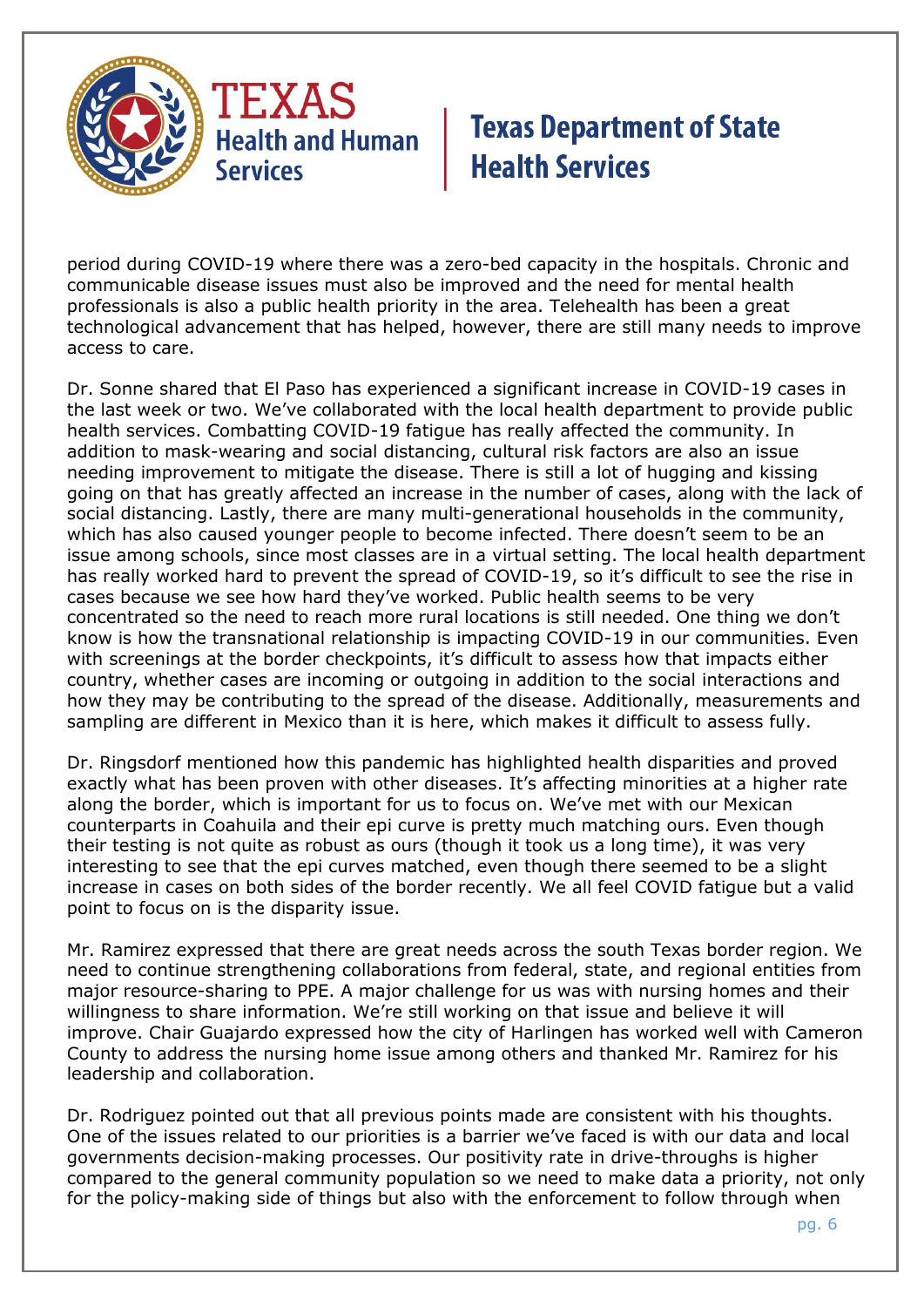

we do have good data. When we have it, we should act on it decisively and conclusively. Forming a plan to utilize data to improve local government decision-making, not only for pandemics but also for general community needs, which will help evaluate and produce realistic improvements. What is public health going to look like post-COVID? Will we have a weaker system, or will we have strategies and structures in place to combat public health issues to be a more effective public health system?

Chair Guajardo thanked Dr. Rodriguez for his thoughts and agreed how data-driven solutions is key to public health improvements. She also expressed how many people don't go to hospitals due to lack of health insurance or for other reasons. While hospital data is helpful due to many dying in hospitals, there is a large portion of the community dying at home, which can skew data consistency. In terms of lab capability, this continues to be a huge issue for us. While university systems are a great local resource, it's not always enough, especially during a pandemic. Additionally, the mental health aspect of public health is also of utmost importance in our community, which tends to be placed on the back burner. We also need to improve the health disparity issue, so we need to discuss what kind of goals in respect to our priorities and recommendations will advance border public health to benefit all.

She continued by stating that something minor can make a big difference in terms of border health infrastructure. For example, the health and safety code, many times, references the health authority, which is usually a doctor within the county. Because of this, very important information is not communicated immediately to local health department leadership. That is something that we can try to address so that such legislative codes are not quite as narrow because, at the end of the day, health department directors/leads must deal with the daily public health issues. She didn't expect this to develop into the pandemic that we have today, which uncovered weakness within our public health system, but we've learned from it to improve border public health for future generations.

Dr. Prot spoke of limiting lab capacity factors in the beginning of the pandemic as well as public health workers. There was a great need for epidemiologists, data entry workers and hospital workers, such as RNs, ICU and medical surge specialists because hospital systems weren't built to accommodate that many patients all at once, as many were operating at full capacity. Furthermore, the region had more than 80 percent of staff that was deployed. Mortality management was also stressed, and morgue trailers had to be positioned in different areas because there was no longer any capacity in hospitals or funeral homes. We also saw a need for education for dawning and doffing within the hospital system as well as in nursing homes, which is very important for disease prevention within our medical infrastructure. There was also a need for clear messaging that is culturally appropriate (greeting behaviors should be altered – no hugging or kissing during a pandemic). Ventilation is also something to examine and how disease spreads within an area with little to no ventilation at high temperatures. Additionally, some schools suffered because their water heaters stopped working, which led to food-serving issues. Providing good guidance in messaging can improve public health. There was also a shortage of PPE and some people were re-suing PPE, which could have led to an increase in cases. We need to come up with low cost or no cost suggestions and recommendations to improve public health. We need to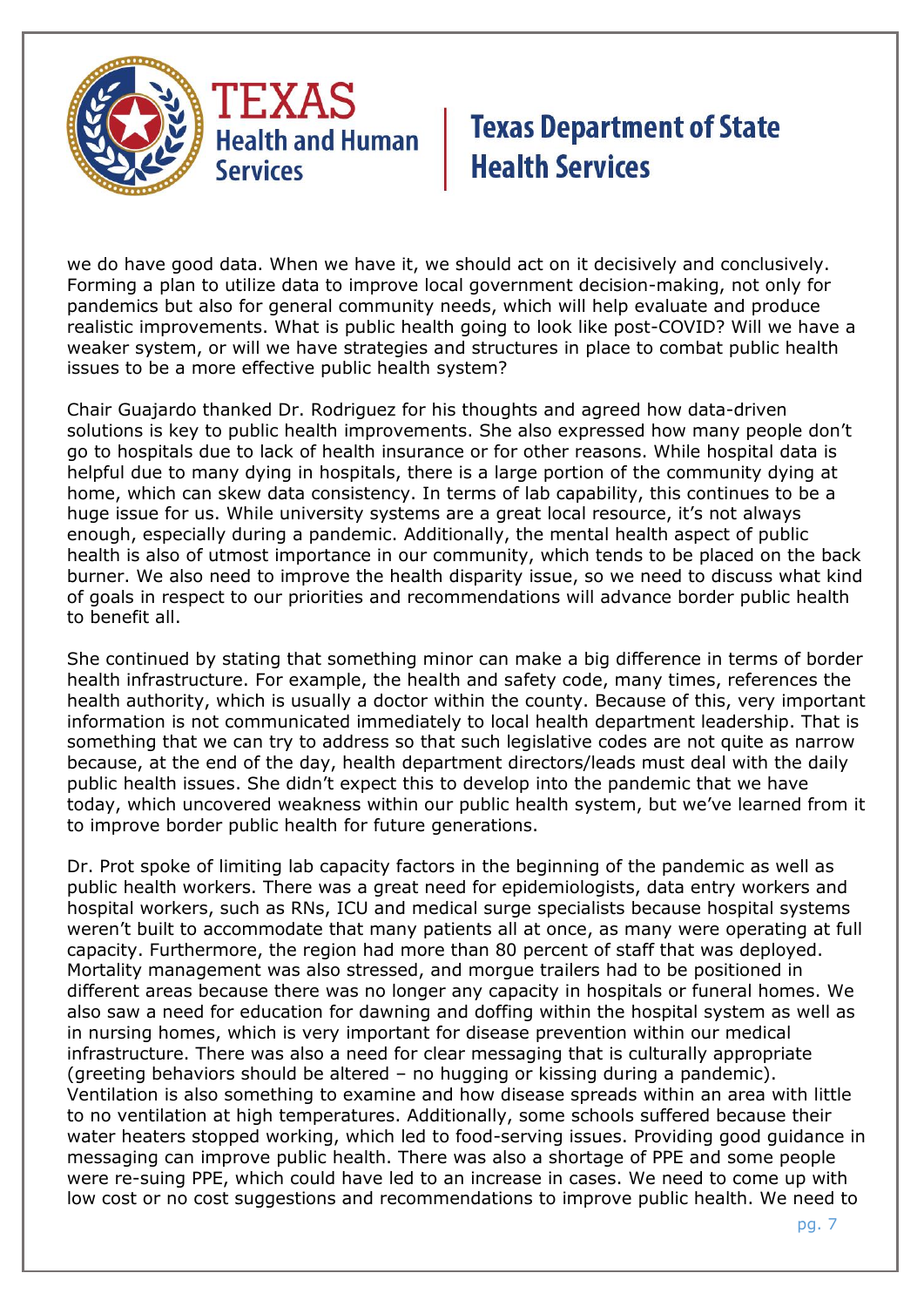

show how a pandemic can negatively affect a border region more heavily than in other parts of Texas or the country, with higher amounts of severe disease and deaths. We need more specialists, especially in areas with higher populations that are either uninsured or underinsured. She stated that it echoed what many have already mentioned as well.

Mr. Esparza expressed that producing well-tailored solutions will stem from going back to the trainings that Ms. Kupper gave in terms of asking the "five what's" to address the root of the problems to develop effective solutions to maximize limited resources. He encouraged members to utilize Senator Lucio's staff as a resource to arrive at sound recommendations and solutions.

Chair Guajardo thanked all the members for their continued dedication and hard work as they continue to work on recommendations related to border public health priorities.

#### **Agenda Item VII: Public Comment**

Ms. Kupper expressed that there were no public comments registered. However, Representative Lina Ortega asked to speak. She shared that as a member of a border community, she's highly interested in the TFBHO and is a member of the public health committee. They only had one meeting this year due to COVID-19 and believes how important the discussions regarding border public health and stressed how critical it is for the TFBHO to make recommendations, especially since the border region has been so heavily hit by this pandemic. She also expressed the importance of consistent binational data, which can lead to potential recommendations and solutions. She also mentioned how El Paso is currently having a major public health crisis and how vastly important lab testing turnaround times are in its relation to contact-tracing. In fact, today El Paso had 717 people test positive for COVID-19, the highest single day number experienced this year, with no answers as to what is causing the surge. While she appreciates the no cost and low-cost ideas, she conveyed that reasonable costs should also be considered.

She continued by agreeing with the fact that mental health issues were part of the solution. She encouraged members, as border public health experts, to present sound recommendations without being hesitant to suggest ideas attached to reasonable costs, whether or not such recommendations result in legislative measures in this session or a future one. She thanked all the members and offered her office as a resource of support.

Chair Guajardo thanked Representative Ortega and mentioned how critical it is to have the support of elected officials and appreciated her interest.

## **Agenda Item VIII: Closing Remarks, October 30 Agenda Review, Adjournment and Thank You**

Chair Guajardo asked for Mr. Villarreal to address future meeting dates and times and agenda items. He shared that future meetings will be on October  $30<sup>th</sup>$ , November  $18<sup>th</sup>$  and December  $10<sup>th</sup>$  with all meeting staring at 1:00 pm CST. He also shared that no hard